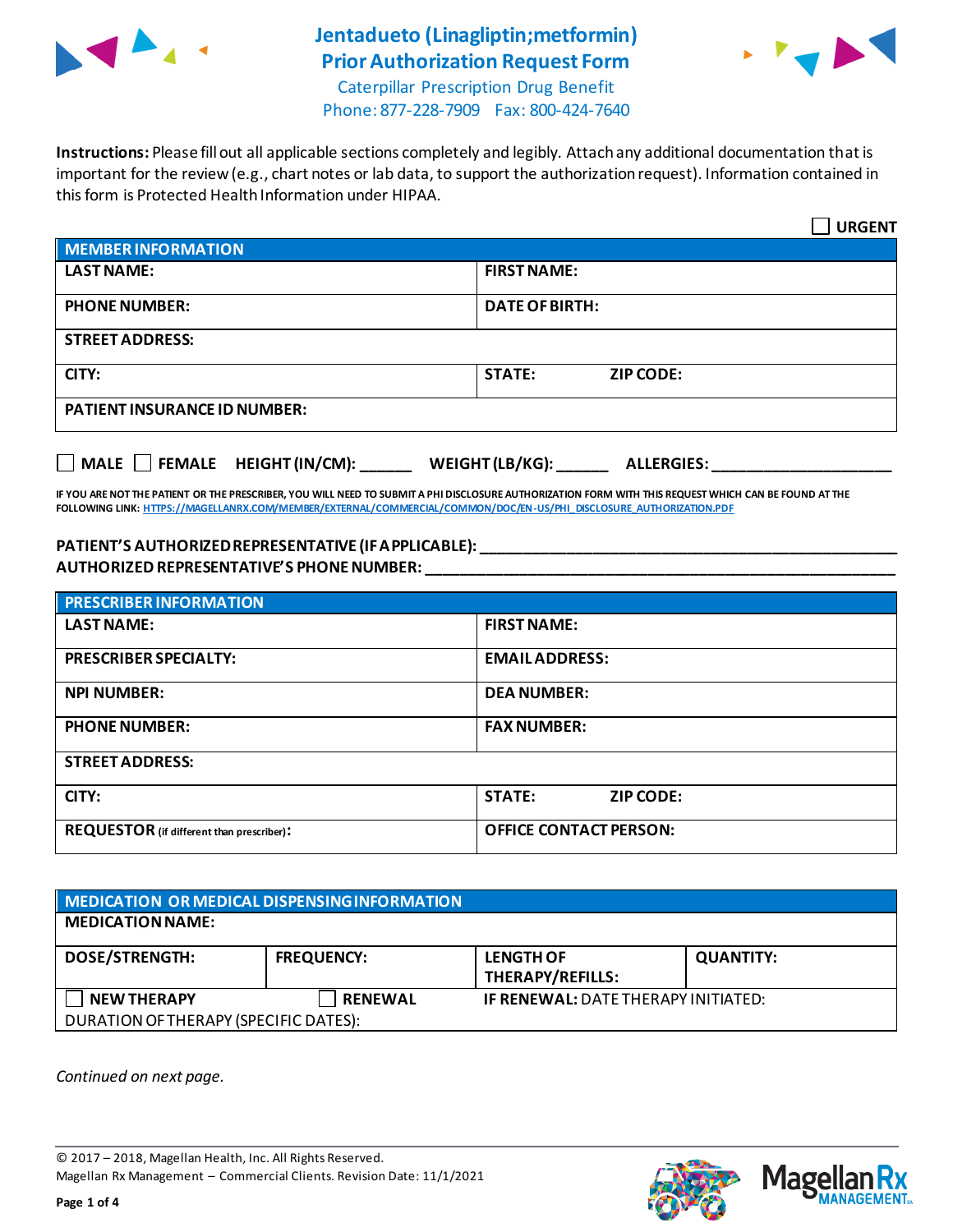

# **Jentadueto (Linagliptin;metformin) Prior Authorization Request Form**



Caterpillar Prescription Drug Benefit Phone: 877-228-7909 Fax: 800-424-7640

| MEMBER'S LAST NAME: NAME AND A SERIES AND A SERIES OF STREET AND A SERIES OF STREET AND A SERIES OF STREET AND                                                                                                                                                                                                | <b>MEMBER'S FIRST NAME:</b>                                                                                                                                              |                                                             |  |  |
|---------------------------------------------------------------------------------------------------------------------------------------------------------------------------------------------------------------------------------------------------------------------------------------------------------------|--------------------------------------------------------------------------------------------------------------------------------------------------------------------------|-------------------------------------------------------------|--|--|
|                                                                                                                                                                                                                                                                                                               | 1. HAS THE PATIENT TRIED ANY OTHER MEDICATIONS FOR THIS CONDITION?   YES (if yes, complete below)                                                                        |                                                             |  |  |
| <b>MEDICATION/THERAPY (SPECIFY</b><br>DRUG NAME AND DOSAGE):                                                                                                                                                                                                                                                  | <b>DURATION OF THERAPY (SPECIFY</b><br>DATES):                                                                                                                           | NO<br><b>RESPONSE/REASON FOR</b><br><b>FAILURE/ALLERGY:</b> |  |  |
| <b>2. LIST DIAGNOSES:</b>                                                                                                                                                                                                                                                                                     |                                                                                                                                                                          | <b>ICD-10:</b>                                              |  |  |
| $\square$ Type 1 diabetes<br>□ Type 2 diabetes<br>□ Other Diagnosis ___________________ICD-10 Code(s): _____________                                                                                                                                                                                          |                                                                                                                                                                          |                                                             |  |  |
| PRIOR AUTHORIZATION.                                                                                                                                                                                                                                                                                          | 3. REQUIRED CLINICAL INFORMATION: PLEASE PROVIDE ALL RELEVANT CLINICAL INFORMATION TO SUPPORT A                                                                          |                                                             |  |  |
| Is the patient 18 years of age or older?                                                                                                                                                                                                                                                                      | $\Box$ Yes $\Box$ No                                                                                                                                                     |                                                             |  |  |
| Is the patient already taking the requested medication?                                                                                                                                                                                                                                                       | $\Box$ Yes $\Box$ No                                                                                                                                                     |                                                             |  |  |
| Is the patient's HbA1c 7% or greater? HbA1c must be taken within the past 6 months.*<br>*Copy of HbA1c required.                                                                                                                                                                                              |                                                                                                                                                                          |                                                             |  |  |
| Was the patient's most recent HbA1clevel, PRIOR to STARTING the requested medication, 7.0% or greater?<br>$\Box$ Yes $\Box$ No<br>HbA1c must be taken within the past 6 months. Copy of HbA1c level required.                                                                                                 |                                                                                                                                                                          |                                                             |  |  |
| Is the patient currently on metformin?* $\Box$ Yes $\Box$ No<br>*Please provide documentation                                                                                                                                                                                                                 |                                                                                                                                                                          |                                                             |  |  |
| Has the patient had an inadequate response or intolerance to metform? $\Box$ Yes $\Box$ No<br>*Please provide documentation                                                                                                                                                                                   |                                                                                                                                                                          |                                                             |  |  |
| Does the patient have at least one of the following contraindication to metformin? (Please Circle)<br>$\Box$ Estimated glomerular filtration rate (GFR) less than or equal to 45 mL/min/1.73 m2;<br>$\Box$ Advanced liver disease with cirrhosis, portal hypertension, ascites, and/or hepatic encepahlopathy |                                                                                                                                                                          |                                                             |  |  |
| Is the patient currently on a sulfonylurea (or a meglitinide as a sulfonylurea equivalent)? $\Box$ Yes $\Box$ No                                                                                                                                                                                              |                                                                                                                                                                          |                                                             |  |  |
| Has the patient had an inadequate response or intolerance to a meglitinide or a sulfonylurea?* $\Box$ Yes $\Box$ No<br>*Please provide documentation                                                                                                                                                          |                                                                                                                                                                          |                                                             |  |  |
| <i>*Please provide documentation</i><br>• High risk for falls<br>• Serum creatinine level exceeding 1.8 mg/dL<br>• Estimated GFR level less than 30 mL/min/1.73 m <sup>2</sup><br>· History of sulfa-induced toxic epidermal necrolysis<br>• History of sulfa allergy                                         | Does the patient have at least one of the following contraindication to sulfonylureas?<br>. Will take insulin and/or warfarin concurrently with the requested medication | $\Box$ Yes $\Box$ No                                        |  |  |

© 2017 – 2018, Magellan Health, Inc. All Rights Reserved. Magellan Rx Management – Commercial Clients. Revision Date: 11/1/2021

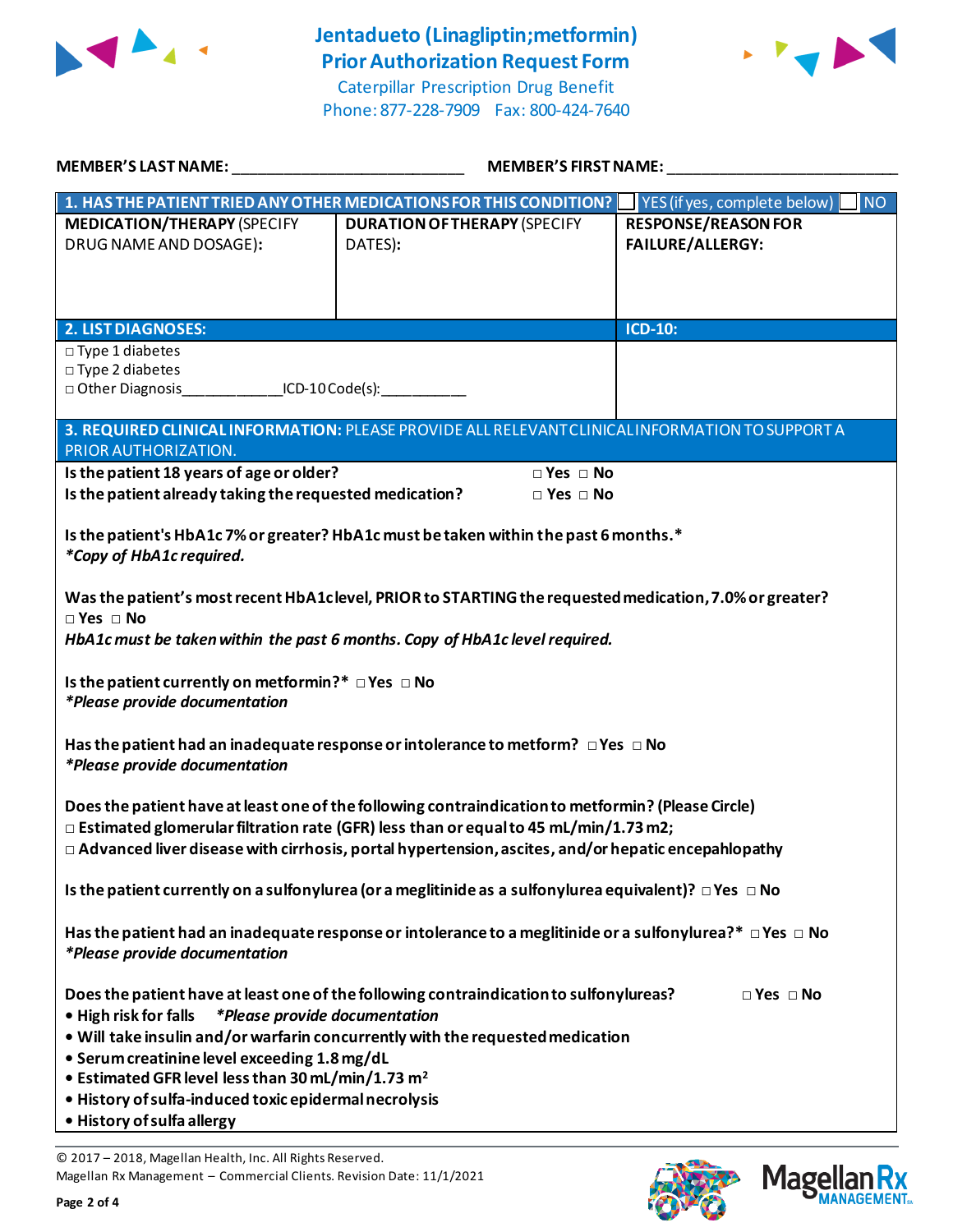

### **Jentadueto (Linagliptin;metformin) Prior Authorization Request Form**



Caterpillar Prescription Drug Benefit Phone: 877-228-7909 Fax: 800-424-7640

#### **Is the patient currently taking one of the below? (Please Circle)**

- **Adlyxin (lixisenatide)**
- **Glyxambi(linagliptin/empagliflozin)**
- **Byetta, Bydureon (exenatide)**
- **Januvia(sitagliptin)**
- **Janumet/Janumet XR (sitagliptin and metformin)**
- **Tradjenta (linagliptin)**
- **Onglyza (saxagliptin)**
- **Oseni (alogliptin-pioglitazone)**
- **Trulicity (dulaglutide)**
- **Victoza (liraglutide)**
- **Nesina (alogliptin)**
- **Kombiglyze XR (saxagliptin and metformin)**
- **Kazano (alogliptin and metformin)**

#### **Will the drug be discontinued? □ Yes □ No**

- **Adlyxin (lixisenatide)**
- **Glyxambi(linagliptin/empagliflozin)**
- **Byetta, Bydureon (exenatide)**
- **Januvia(sitagliptin)**
- **Janumet/Janumet XR (sitagliptin and metformin)**
- **Tradjenta (linagliptin)**
- **Onglyza (saxagliptin)**
- **Oseni (alogliptin-pioglitazone)**
- **Trulicity (dulaglutide)**
- **Victoza (liraglutide)**
- **Nesina (alogliptin)**
- **Kombiglyze XR (saxagliptin and metformin)**
- **Kazano (alogliptin and metformin)**

**Are there any other comments, diagnoses, symptoms, medications tried or failed, and/or any other information the physician feels is important to this review?**

**Please note:** Not all drugs/diagnosis are covered on all plans. This request may be denied unless all required information is received.

**ATTESTATION:** I attest the information provided is true and accurate to the best of my knowledge. I understand that the Health Plan, insurer, Medical Group or its designees may perform a routine audit and request the medical information necessary to verify the accuracy of the information reported on this form.

#### **Prescriber Signature or Electronic I.D. Verification: \_\_\_\_\_\_\_\_\_\_\_\_\_\_\_\_\_\_\_\_\_\_\_\_\_\_\_\_\_\_\_\_ Date: \_\_\_\_\_\_\_\_\_\_\_\_\_\_\_\_**

**CONFIDENTIALITY NOTICE:** The documents accompanying this transmission contain confidential health information that is legally privileged. If you are not the intended recipient, you are hereby notified that any disclosure, copying, distribution, or action taken in re liance on the contents of these documents is strictly prohibited. If you have received this information in error, please notify the sender immediately (via return FAX) and arrange for the return or destruction of these documents.

© 2017 – 2018, Magellan Health, Inc. All Rights Reserved. Magellan Rx Management – Commercial Clients. Revision Date: 11/1/2021